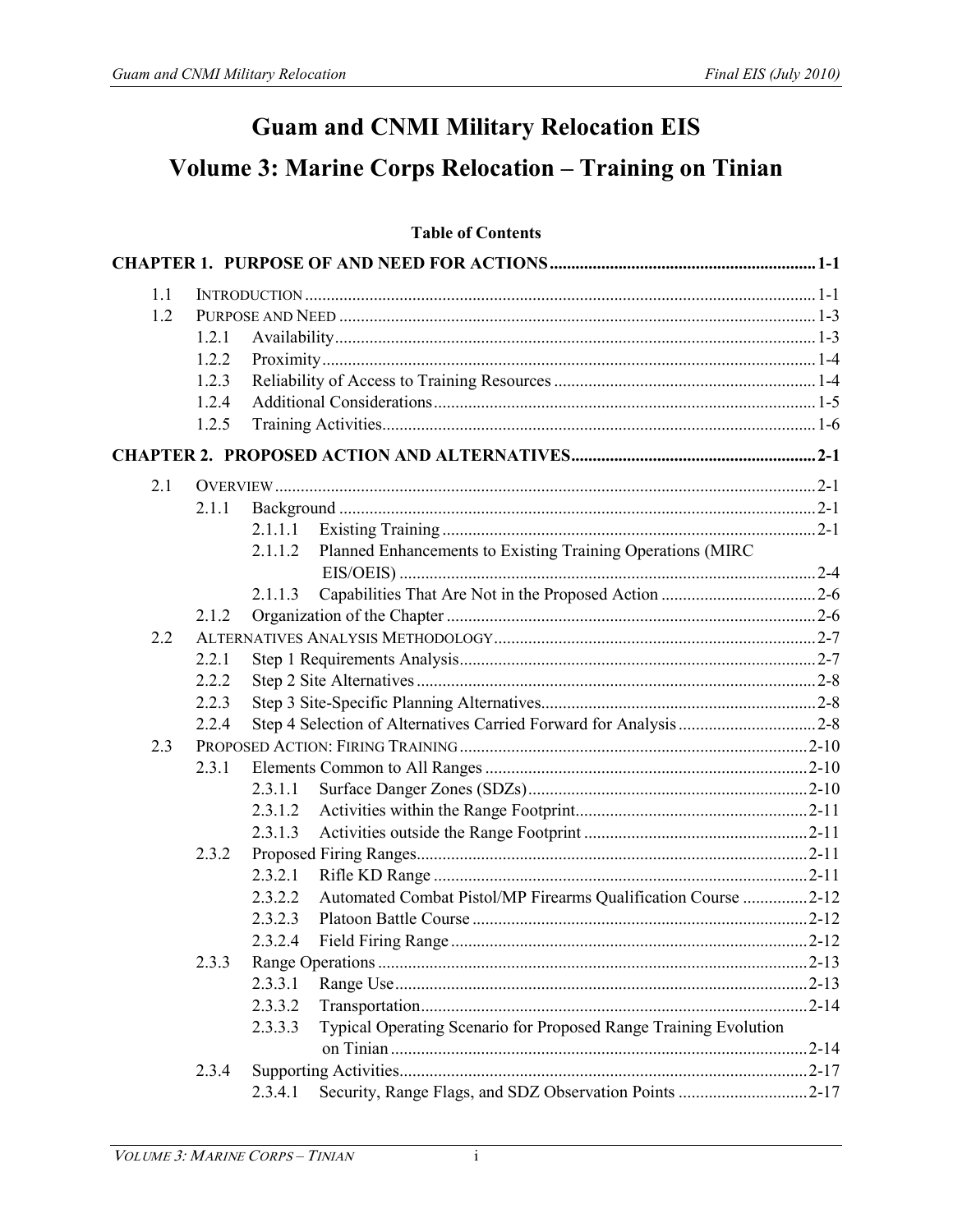|     |       | 2.3.4.2 |  |
|-----|-------|---------|--|
|     |       | 2.3.4.3 |  |
|     |       | 2.3.4.4 |  |
|     | 2.3.5 |         |  |
|     |       | 2.3.5.1 |  |
|     |       | 2.3.5.2 |  |
| 2.4 |       |         |  |
| 2.5 |       |         |  |
|     | 2.5.1 |         |  |
|     | 2.5.2 |         |  |
|     | 2.5.3 |         |  |
|     | 2.5.4 |         |  |
|     |       |         |  |
| 3.1 |       |         |  |
|     | 3.1.1 |         |  |
|     | 3.1.2 |         |  |
|     |       | 3.1.2.1 |  |
|     |       | 3.1.2.2 |  |
|     |       | 3.1.2.3 |  |
|     |       | 3.1.2.4 |  |
| 3.2 |       |         |  |
|     | 3.2.1 |         |  |
|     |       | 3.2.1.1 |  |
|     |       | 3.2.1.2 |  |
|     |       | 3.2.1.3 |  |
|     | 3.2.2 |         |  |
|     |       | 3.2.2.1 |  |
|     |       | 3.2.2.2 |  |
|     |       | 3.2.2.3 |  |
|     | 3.2.3 |         |  |
|     |       | 3.2.3.1 |  |
|     |       | 3.2.3.2 |  |
|     |       | 3.2.3.3 |  |
|     | 3.2.4 |         |  |
|     |       | 3241    |  |
|     |       | 3.2.4.2 |  |
|     |       | 3.2.4.3 |  |
|     | 3.2.5 |         |  |
|     | 3.2.6 |         |  |
|     | 3.2.7 |         |  |
|     |       |         |  |
| 4.1 |       |         |  |
|     | 4.1.1 |         |  |
|     | 4.1.2 |         |  |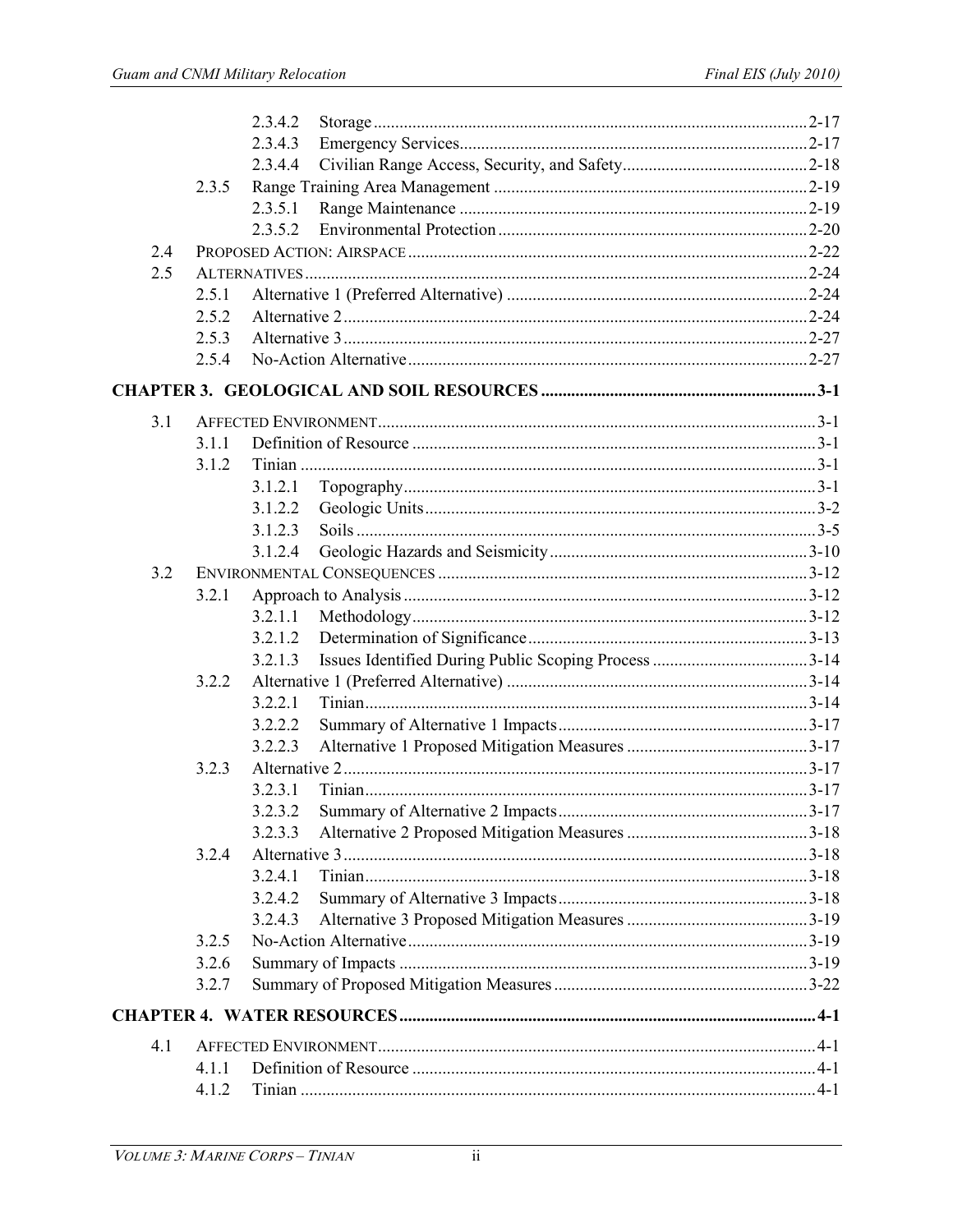|     |       | 4.1.2.1 |                                                                    |  |
|-----|-------|---------|--------------------------------------------------------------------|--|
|     |       | 4.1.2.2 |                                                                    |  |
|     |       | 4.1.2.3 |                                                                    |  |
|     |       | 4.1.2.4 |                                                                    |  |
| 4.2 |       |         |                                                                    |  |
|     | 4.2.1 |         |                                                                    |  |
|     |       | 4.2.1.1 |                                                                    |  |
|     |       | 4.2.1.2 |                                                                    |  |
|     |       |         |                                                                    |  |
|     | 4.2.2 |         |                                                                    |  |
|     |       | 4.2.2.1 |                                                                    |  |
|     |       | 4.2.2.2 |                                                                    |  |
|     |       | 4.2.2.3 |                                                                    |  |
|     | 4.2.3 |         |                                                                    |  |
|     |       | 4.2.3.1 |                                                                    |  |
|     |       | 4.2.3.2 |                                                                    |  |
|     |       | 4.2.3.3 |                                                                    |  |
|     | 4.2.4 |         |                                                                    |  |
|     |       | 4.2.4.1 |                                                                    |  |
|     |       | 4.2.4.2 |                                                                    |  |
|     |       | 4.2.4.3 |                                                                    |  |
|     | 4.2.5 |         |                                                                    |  |
|     |       | 4.2.5.1 |                                                                    |  |
|     |       | 4.2.5.2 |                                                                    |  |
|     |       | 4.2.5.3 |                                                                    |  |
|     |       | 4.2.5.4 |                                                                    |  |
|     | 4.2.6 |         |                                                                    |  |
|     | 4.2.7 |         |                                                                    |  |
| 4.3 |       |         | LEAST ENVIRONMENTALLY DAMAGING PRACTICABLE ALTERNATIVE (LEDPA)4-34 |  |
|     | 4.3.1 |         |                                                                    |  |
|     |       | 4.3.1.1 |                                                                    |  |
|     |       | 4.3.1.2 |                                                                    |  |
|     |       | 4.3.1.3 |                                                                    |  |
|     | 4.3.2 |         |                                                                    |  |
|     |       |         |                                                                    |  |
|     |       |         |                                                                    |  |
| 5.1 |       |         |                                                                    |  |
|     | 5.1.1 |         |                                                                    |  |
|     | 5.1.2 |         |                                                                    |  |
|     | 5.1.3 |         |                                                                    |  |
| 5.2 |       |         |                                                                    |  |
|     | 5.2.1 |         |                                                                    |  |
|     |       |         |                                                                    |  |
|     |       | 5.2.1.2 |                                                                    |  |
|     |       | 5.2.1.3 |                                                                    |  |
|     | 5.2.2 |         |                                                                    |  |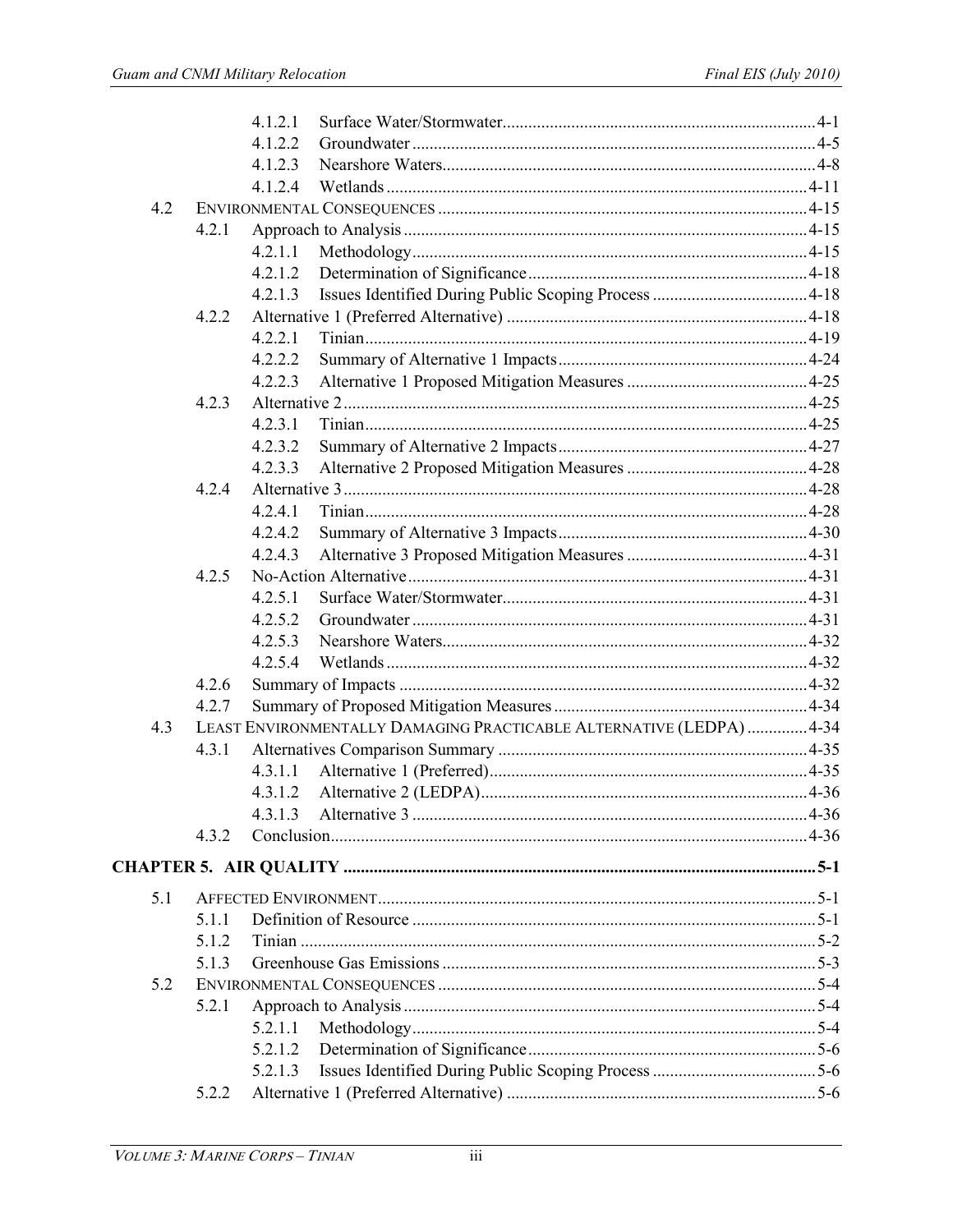|     |       | 5221    |  |
|-----|-------|---------|--|
|     |       | 5.2.2.2 |  |
|     |       | 5.2.2.3 |  |
|     | 5.2.3 |         |  |
|     |       | 5.2.3.1 |  |
|     |       | 5.2.3.2 |  |
|     |       | 5.2.3.3 |  |
|     | 5.2.4 |         |  |
|     |       | 5.2.4.1 |  |
|     |       | 5.2.4.2 |  |
|     |       | 5.2.4.3 |  |
|     | 5.2.5 |         |  |
|     | 5.2.6 |         |  |
|     | 5.2.7 |         |  |
|     |       |         |  |
| 6.1 |       |         |  |
|     | 6.1.1 |         |  |
|     |       | 6.1.1.1 |  |
|     |       | 6.1.1.2 |  |
|     |       | 6.1.1.3 |  |
|     | 6.1.2 |         |  |
| 6.2 |       |         |  |
|     | 6.2.1 |         |  |
|     |       | 6.2.1.1 |  |
|     |       | 6.2.1.2 |  |
|     |       | 6.2.1.3 |  |
|     | 6.2.2 |         |  |
|     |       | 6.2.2.1 |  |
|     |       | 6.2.2.2 |  |
|     |       | 6.2.2.3 |  |
|     | 6.2.3 |         |  |
|     |       | 6231    |  |
|     |       | 6.2.3.2 |  |
|     |       | 6.2.3.3 |  |
|     | 6.2.4 |         |  |
|     |       | 6.2.4.1 |  |
|     |       | 6.2.4.2 |  |
|     |       | 6.2.4.3 |  |
|     | 6.2.5 |         |  |
|     |       | 6.2.5.1 |  |
|     | 6.2.6 |         |  |
|     |       |         |  |
| 7.1 |       |         |  |
|     | 7.1.1 |         |  |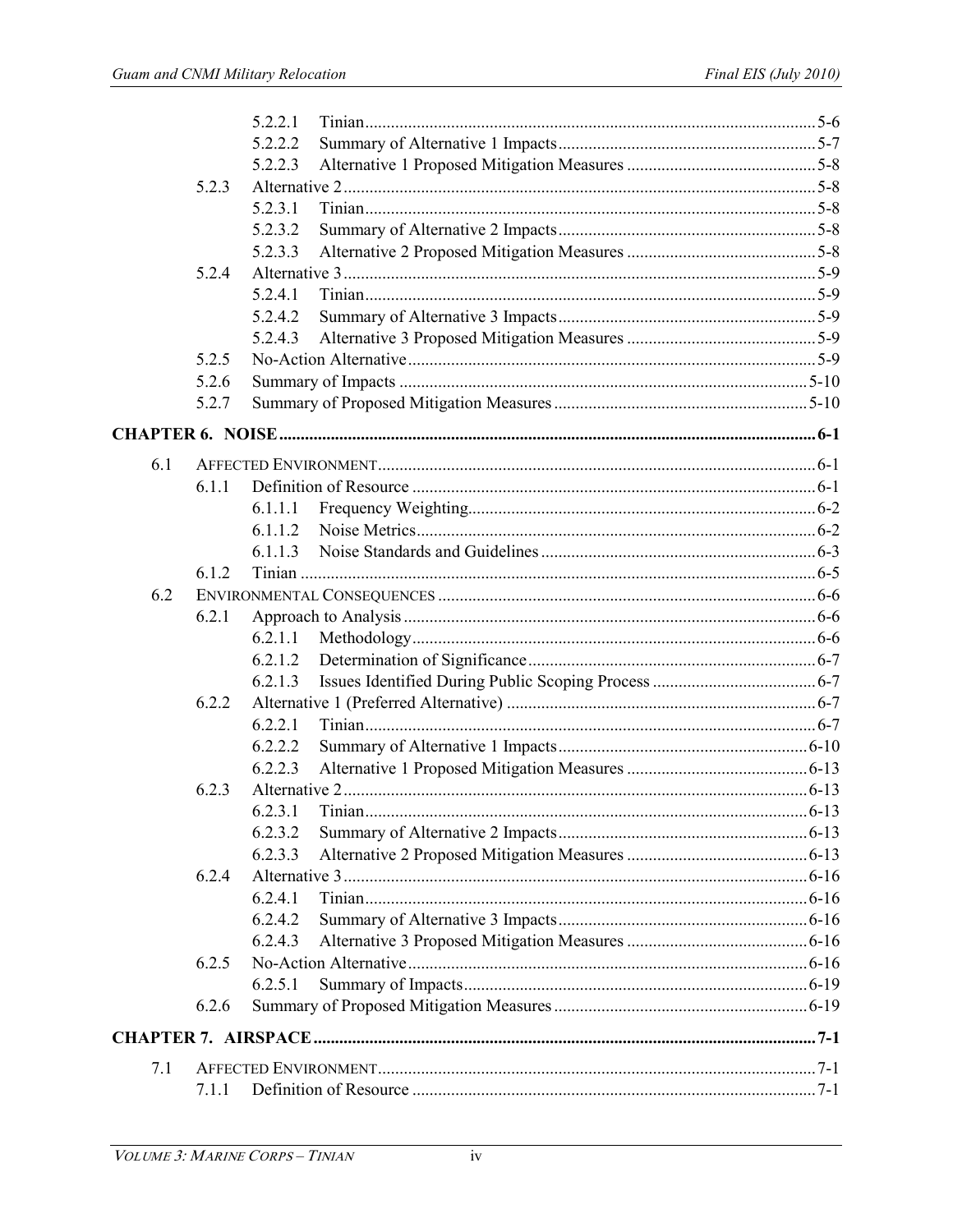|     | 7.1.2 |                                                             |  |
|-----|-------|-------------------------------------------------------------|--|
|     |       | 7.1.2.1                                                     |  |
|     |       | 7.1.2.2                                                     |  |
|     | 7.1.3 |                                                             |  |
|     |       | 7.1.3.1                                                     |  |
|     |       | 7.1.3.2                                                     |  |
| 7.2 |       |                                                             |  |
|     | 7.2.1 |                                                             |  |
|     |       | 7.2.1.1                                                     |  |
|     |       | 7.2.1.2                                                     |  |
|     |       | 7.2.1.3                                                     |  |
|     | 7.2.2 |                                                             |  |
|     |       | 7.2.2.1                                                     |  |
|     |       | 7.2.2.2                                                     |  |
|     |       | 7.2.2.3                                                     |  |
|     | 7.2.3 |                                                             |  |
|     |       | 7.2.3.1                                                     |  |
|     |       | 7.2.3.2                                                     |  |
|     |       | 7.2.3.3                                                     |  |
|     | 7.2.4 |                                                             |  |
|     |       | 7.2.4.1                                                     |  |
|     |       | 7.2.4.2                                                     |  |
|     |       | 7.2.4.3                                                     |  |
|     | 7.2.5 |                                                             |  |
|     | 7.2.6 |                                                             |  |
|     | 7.2.7 |                                                             |  |
|     |       |                                                             |  |
|     |       |                                                             |  |
| 8.1 |       |                                                             |  |
|     | 8.1.1 |                                                             |  |
|     | 8.1.2 |                                                             |  |
|     |       |                                                             |  |
|     |       | CNMI Submerged Lands Ownership and Management8-2<br>8.1.2.2 |  |
|     |       | 8.1.2.3                                                     |  |
|     |       | 8.1.2.4                                                     |  |
|     |       | 8.1.2.5                                                     |  |
|     |       | 8.1.2.6                                                     |  |
|     |       | 8.1.2.7                                                     |  |
| 8.2 |       |                                                             |  |
|     | 8.2.1 |                                                             |  |
|     |       | 8.2.1.1                                                     |  |
|     |       | 8.2.1.2                                                     |  |
|     | 8.2.2 |                                                             |  |
|     |       | 8.2.2.1                                                     |  |
|     |       | 8.2.2.2                                                     |  |
|     |       | 8.2.2.3                                                     |  |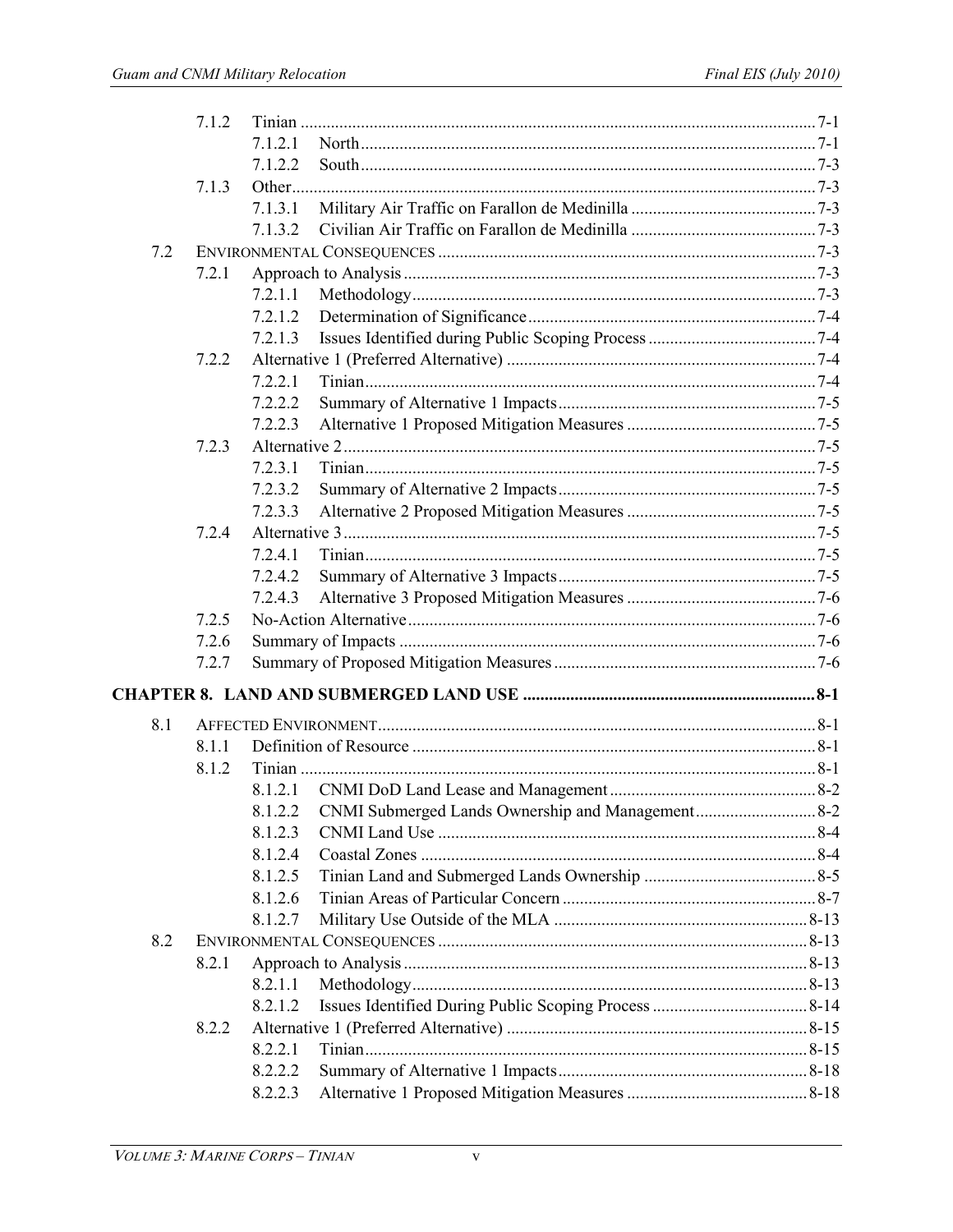|      | 8.2.3  |         |  |
|------|--------|---------|--|
|      |        | 8.2.3.1 |  |
|      |        | 8.2.3.2 |  |
|      |        | 8.2.3.3 |  |
|      | 8.2.4  |         |  |
|      |        | 8.2.4.1 |  |
|      |        | 8.2.4.2 |  |
|      |        | 8.2.4.3 |  |
|      | 8.2.5  |         |  |
|      | 8.2.6  |         |  |
|      | 8.2.7  |         |  |
|      |        |         |  |
| 9.1  |        |         |  |
|      | 9.1.1  |         |  |
|      | 9.1.2  |         |  |
|      |        | 9.1.2.1 |  |
|      |        | 9.1.2.2 |  |
|      |        | 9.1.2.3 |  |
| 9.2  |        |         |  |
|      | 9.2.1  |         |  |
|      |        | 9.2.1.1 |  |
|      |        | 9.2.1.2 |  |
|      |        | 9.2.1.3 |  |
|      | 9.2.2  |         |  |
|      |        | 9.2.2.1 |  |
|      |        | 9.2.2.2 |  |
|      |        | 9.2.2.3 |  |
|      | 9.2.3  |         |  |
|      |        | 9.2.3.1 |  |
|      |        | 9.2.3.2 |  |
|      |        | 9.2.3.3 |  |
|      | 9.2.4  |         |  |
|      |        | 9.2.4.1 |  |
|      |        | 9.2.4.2 |  |
|      |        | 9.2.4.3 |  |
|      | 9.2.5  |         |  |
|      | 9.2.6  |         |  |
|      | 9.2.7  |         |  |
|      |        |         |  |
| 10.1 |        |         |  |
|      |        |         |  |
|      | 10.1.2 |         |  |
|      |        |         |  |
|      |        |         |  |
|      |        |         |  |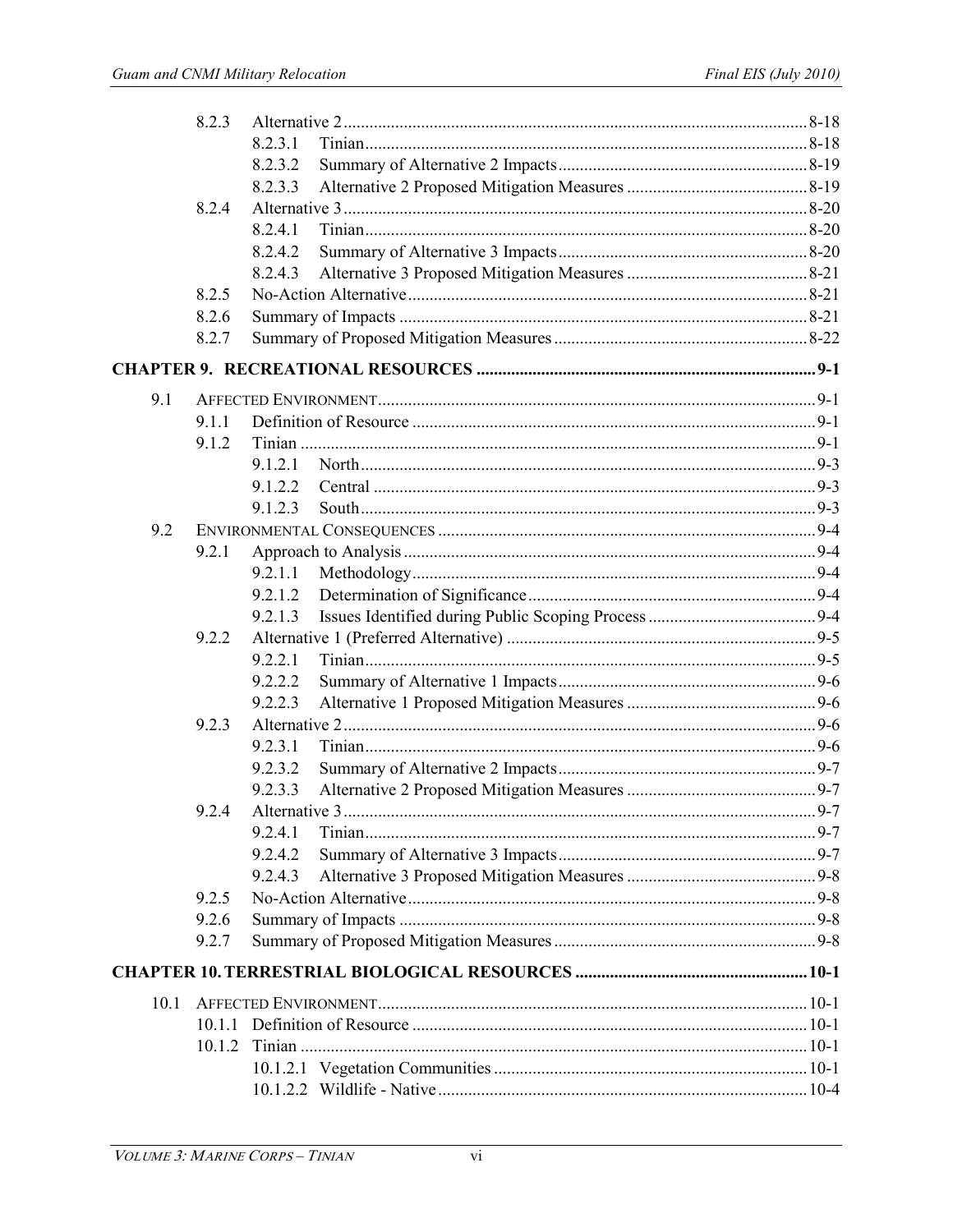|      | 10.2.1 |  |
|------|--------|--|
|      |        |  |
|      |        |  |
|      |        |  |
|      | 10.2.2 |  |
|      |        |  |
|      |        |  |
|      |        |  |
|      | 10.2.3 |  |
|      |        |  |
|      |        |  |
|      |        |  |
|      | 10.2.4 |  |
|      |        |  |
|      |        |  |
|      |        |  |
|      |        |  |
|      |        |  |
|      |        |  |
|      |        |  |
|      |        |  |
| 11.1 |        |  |
|      |        |  |
|      |        |  |
|      |        |  |
|      |        |  |
|      |        |  |
|      |        |  |
|      |        |  |
|      |        |  |
|      |        |  |
|      |        |  |
|      |        |  |
|      |        |  |
| 11.2 |        |  |
|      |        |  |
|      |        |  |
|      |        |  |
|      |        |  |
|      |        |  |
|      |        |  |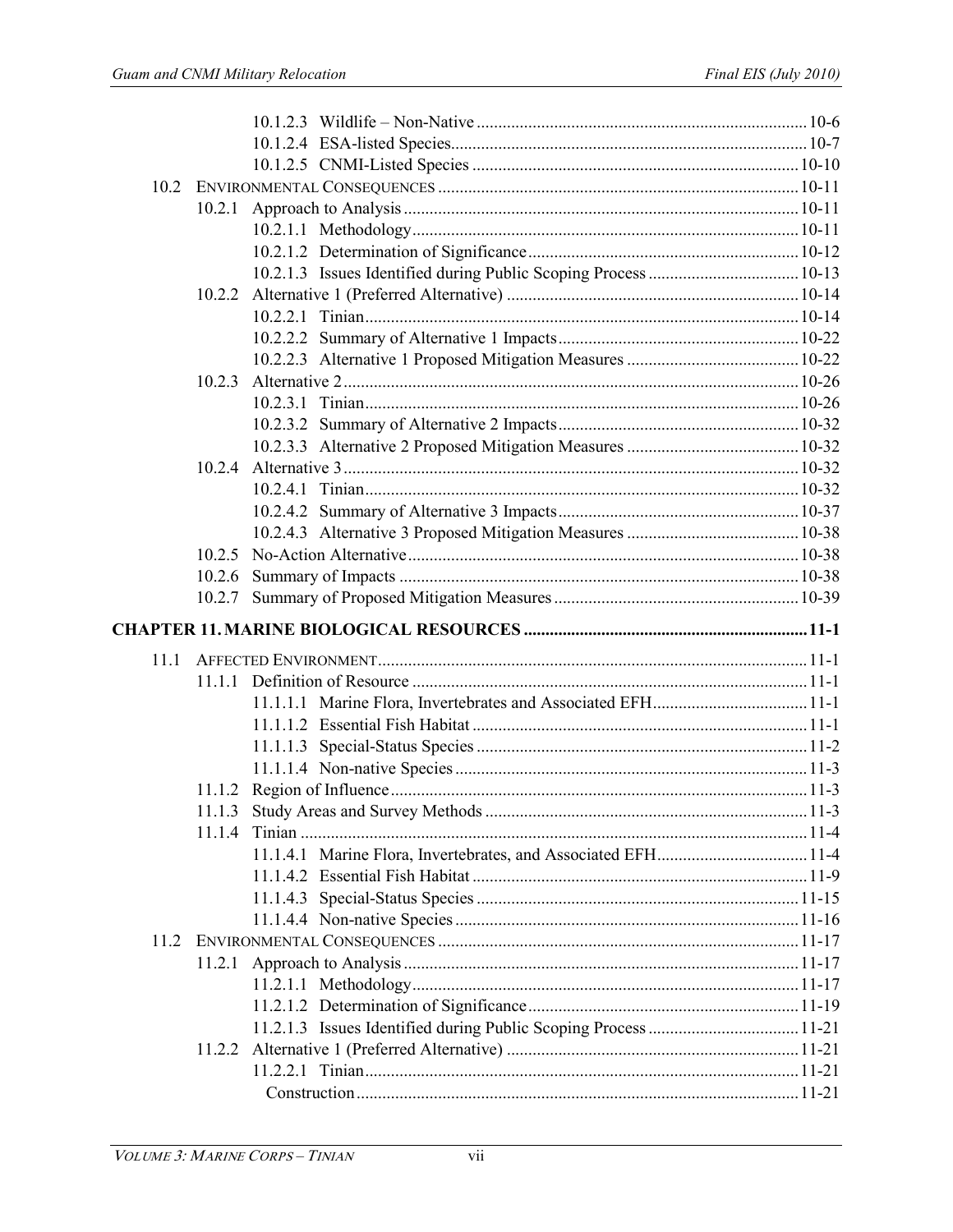|      | 11.2.3 |  |
|------|--------|--|
|      |        |  |
|      |        |  |
|      |        |  |
|      |        |  |
|      |        |  |
|      |        |  |
|      |        |  |
|      |        |  |
|      |        |  |
|      |        |  |
|      |        |  |
|      |        |  |
|      |        |  |
|      |        |  |
|      |        |  |
|      |        |  |
|      |        |  |
|      |        |  |
|      |        |  |
|      |        |  |
|      |        |  |
| 12.1 |        |  |
|      |        |  |
|      |        |  |
|      |        |  |
|      |        |  |
|      | 1212   |  |
|      |        |  |
|      |        |  |
| 12.2 |        |  |
|      |        |  |
|      |        |  |
|      |        |  |
|      |        |  |
|      |        |  |
|      |        |  |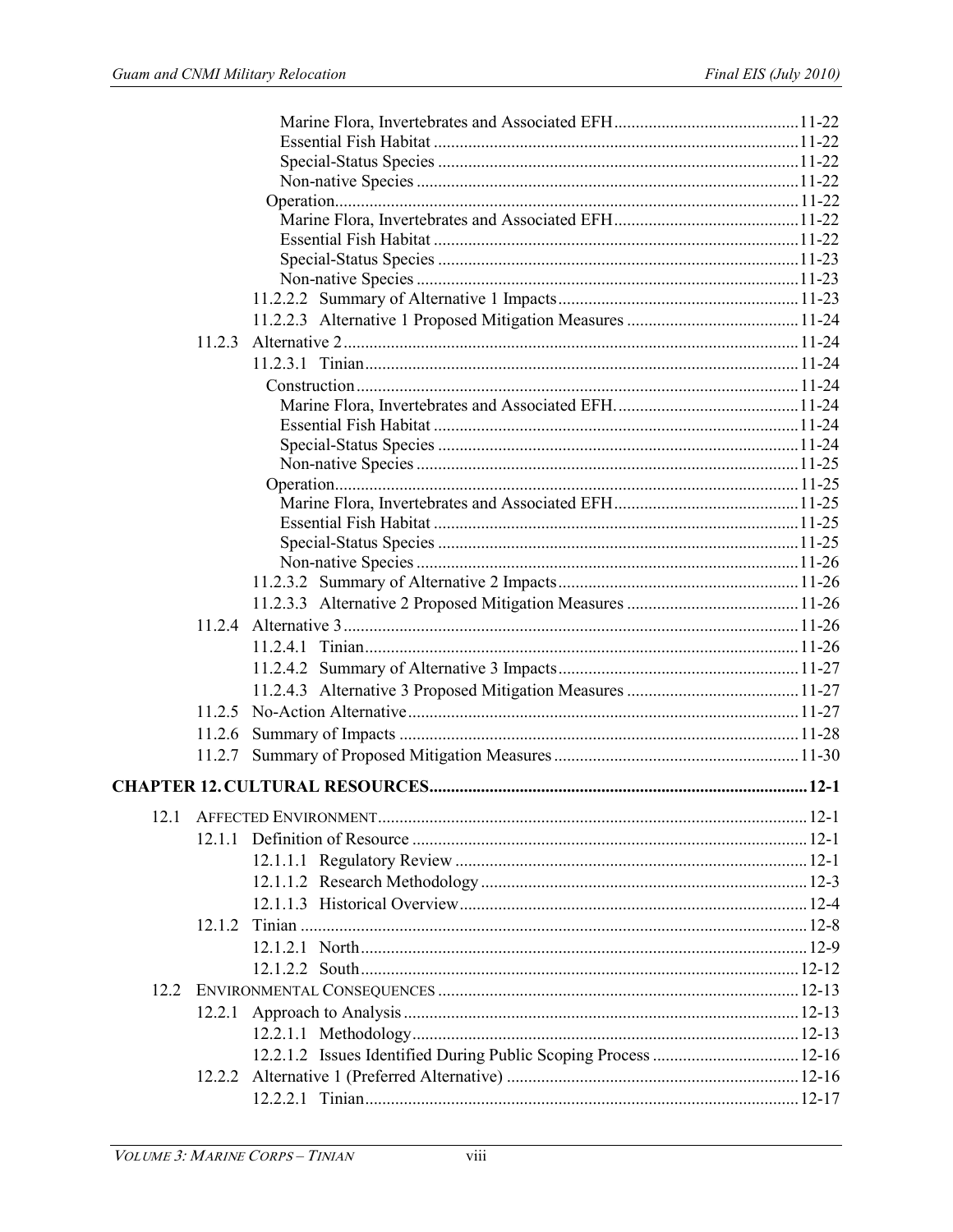|      | 12.2.4 |  |
|------|--------|--|
|      |        |  |
|      |        |  |
|      |        |  |
|      |        |  |
|      |        |  |
|      |        |  |
|      |        |  |
| 13.1 |        |  |
|      |        |  |
|      | 13.1.2 |  |
|      |        |  |
|      |        |  |
|      |        |  |
|      |        |  |
|      |        |  |
|      |        |  |
|      |        |  |
|      |        |  |
|      |        |  |
|      |        |  |
|      |        |  |
|      |        |  |
|      |        |  |
|      |        |  |
|      |        |  |
|      |        |  |
|      |        |  |
|      |        |  |
|      |        |  |
|      |        |  |
|      |        |  |
|      |        |  |
|      |        |  |
|      |        |  |
|      |        |  |
| 14.1 |        |  |
|      |        |  |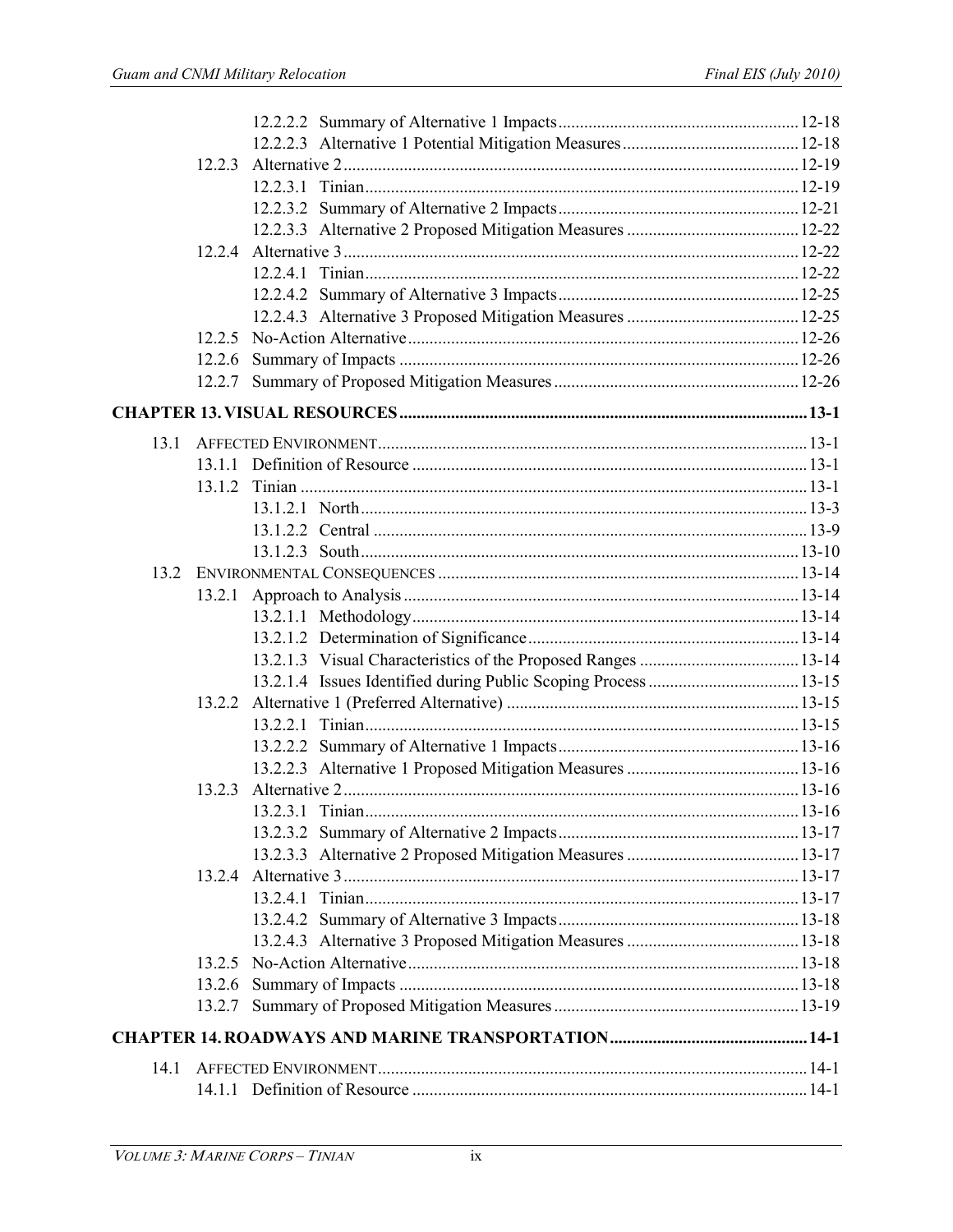|      | 14.2.6 |  |
|------|--------|--|
|      |        |  |
|      |        |  |
| 15.1 |        |  |
|      |        |  |
|      |        |  |
|      |        |  |
|      |        |  |
|      |        |  |
|      |        |  |
|      |        |  |
|      |        |  |
|      |        |  |
|      |        |  |
|      |        |  |
|      |        |  |
|      | 1523   |  |
|      |        |  |
|      |        |  |
|      |        |  |
|      |        |  |
|      |        |  |
|      |        |  |
|      |        |  |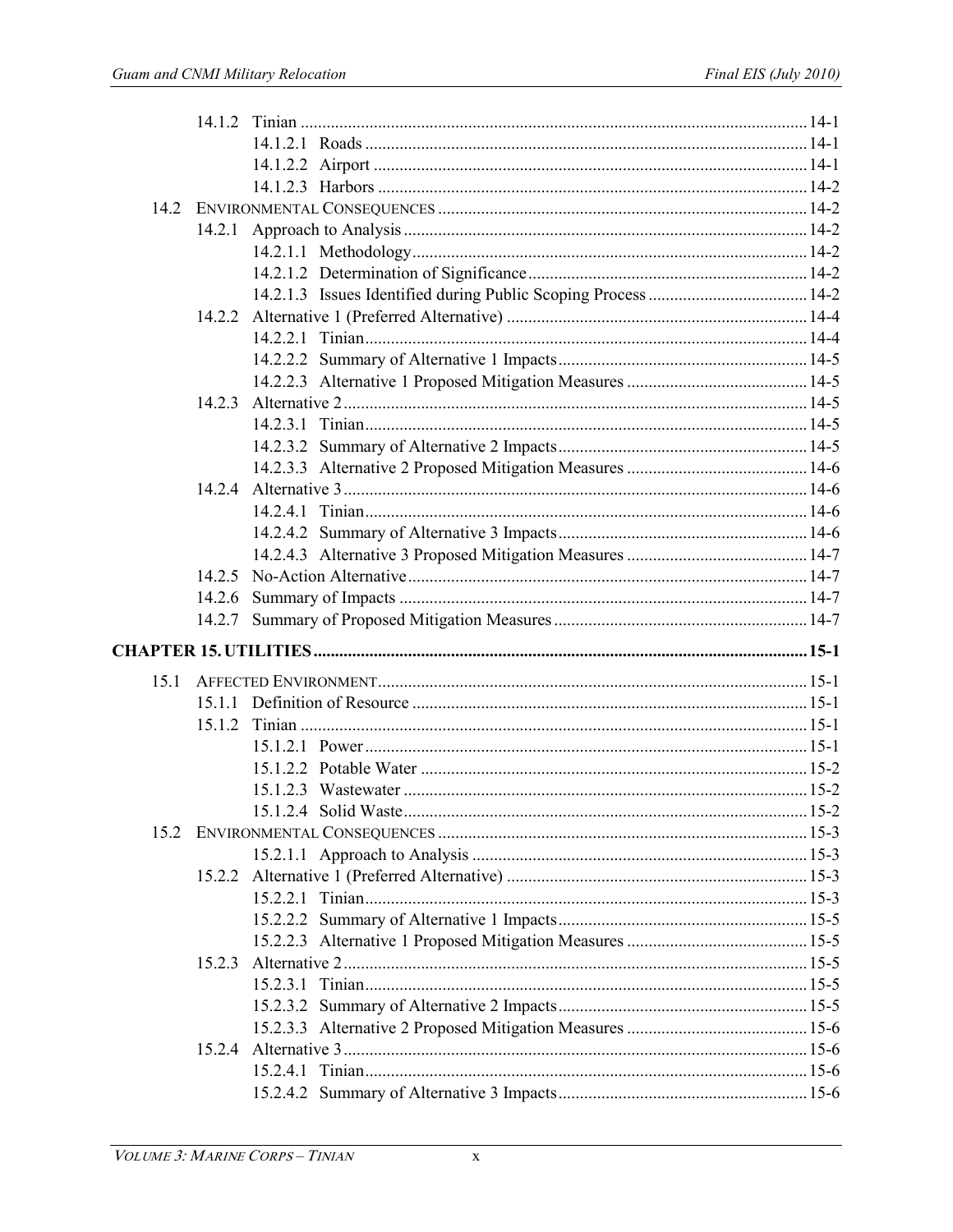| 16.1 |        |  |
|------|--------|--|
|      |        |  |
|      |        |  |
|      |        |  |
|      |        |  |
|      |        |  |
|      |        |  |
|      |        |  |
|      |        |  |
|      |        |  |
|      |        |  |
|      | 16.1.3 |  |
|      |        |  |
|      |        |  |
|      |        |  |
|      |        |  |
|      |        |  |
|      |        |  |
|      |        |  |
|      |        |  |
|      |        |  |
|      |        |  |
|      |        |  |
|      | 16.2.2 |  |
|      |        |  |
|      |        |  |
|      |        |  |
|      | 16.2.3 |  |
|      |        |  |
|      |        |  |
|      |        |  |
| 17.1 |        |  |
|      |        |  |
|      |        |  |
|      |        |  |
|      |        |  |
|      |        |  |
| 17.2 |        |  |
|      |        |  |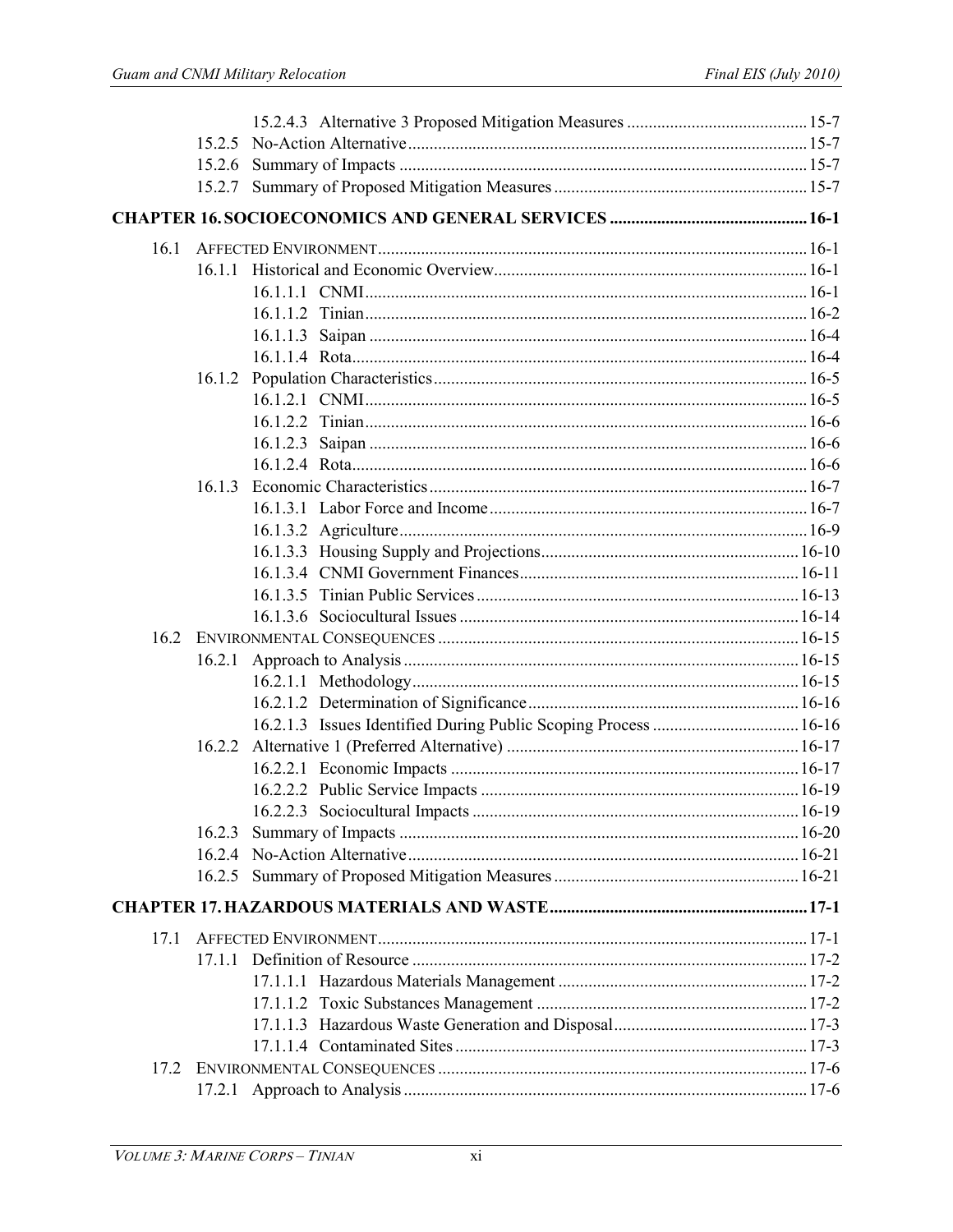|      | 17.2.3 |  |
|------|--------|--|
|      |        |  |
|      |        |  |
|      |        |  |
|      |        |  |
|      |        |  |
|      |        |  |
|      |        |  |
|      |        |  |
|      |        |  |
|      | 17.2.7 |  |
|      |        |  |
| 18.1 |        |  |
|      |        |  |
|      |        |  |
|      |        |  |
|      |        |  |
| 18.2 |        |  |
|      |        |  |
|      |        |  |
|      |        |  |
|      |        |  |
|      |        |  |
|      |        |  |
|      |        |  |
|      |        |  |
|      |        |  |
|      |        |  |
|      | 18.2.3 |  |
|      |        |  |
|      |        |  |
|      |        |  |
|      |        |  |
|      |        |  |
|      |        |  |
|      |        |  |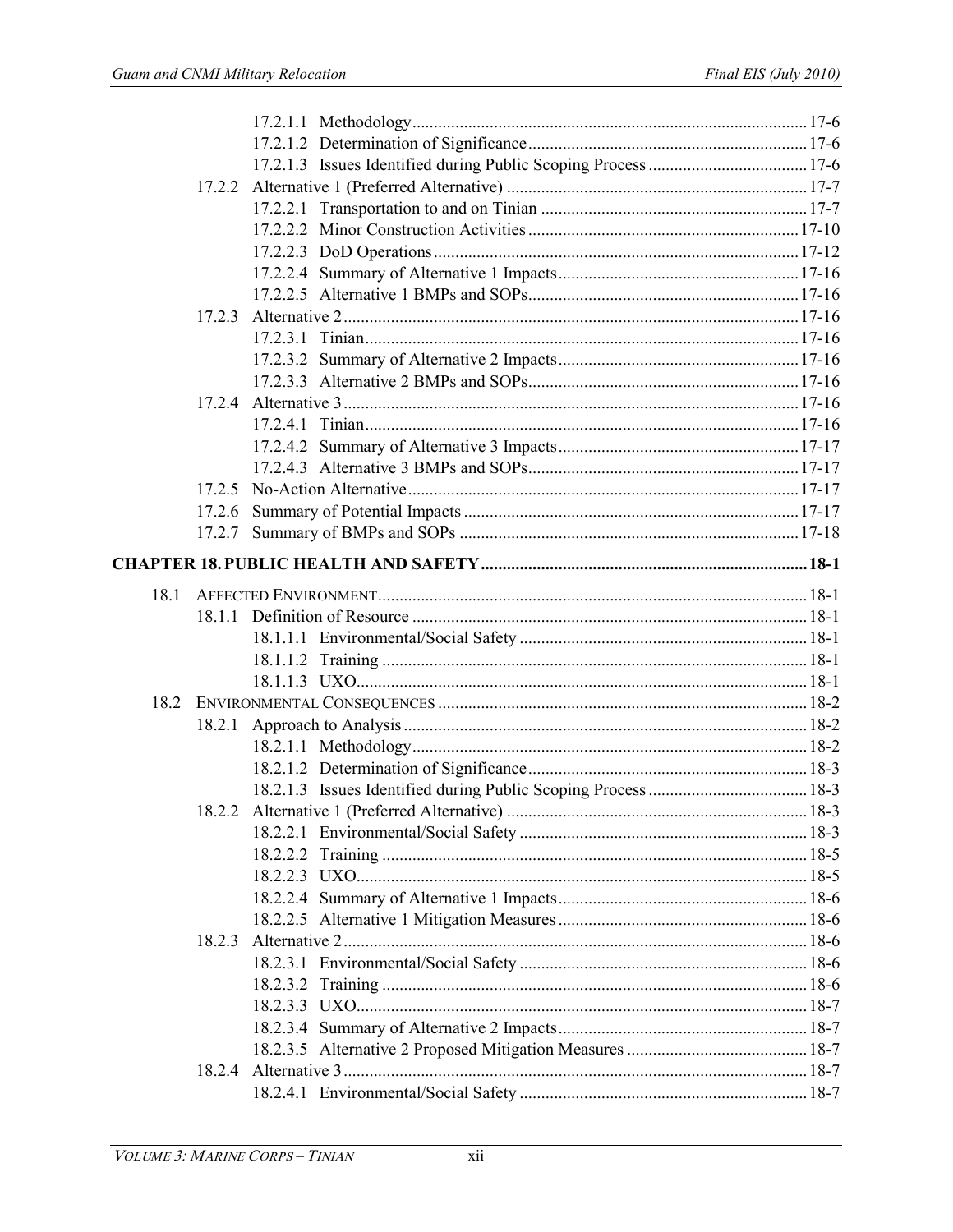|              | 18.2.7                                                                        |  |
|--------------|-------------------------------------------------------------------------------|--|
|              | <b>CHAPTER 19. ENVIRONMENTAL JUSTICE AND THE PROTECTION OF CHILDREN  19-1</b> |  |
| 19.1         |                                                                               |  |
|              |                                                                               |  |
| 19.2         |                                                                               |  |
|              |                                                                               |  |
|              |                                                                               |  |
|              |                                                                               |  |
|              |                                                                               |  |
|              |                                                                               |  |
|              |                                                                               |  |
|              |                                                                               |  |
|              |                                                                               |  |
|              |                                                                               |  |
|              | 19.2.3                                                                        |  |
|              |                                                                               |  |
|              |                                                                               |  |
|              |                                                                               |  |
|              | 19.2.4                                                                        |  |
|              |                                                                               |  |
|              |                                                                               |  |
|              |                                                                               |  |
|              |                                                                               |  |
|              | 19.2.6                                                                        |  |
|              |                                                                               |  |
|              |                                                                               |  |
| 20.1         |                                                                               |  |
| 20.2         |                                                                               |  |
| 20.3         |                                                                               |  |
| 20.4         |                                                                               |  |
| 20.5         |                                                                               |  |
| 20.6         |                                                                               |  |
|              |                                                                               |  |
| 20.7<br>20.8 |                                                                               |  |
|              |                                                                               |  |
| 20.9         |                                                                               |  |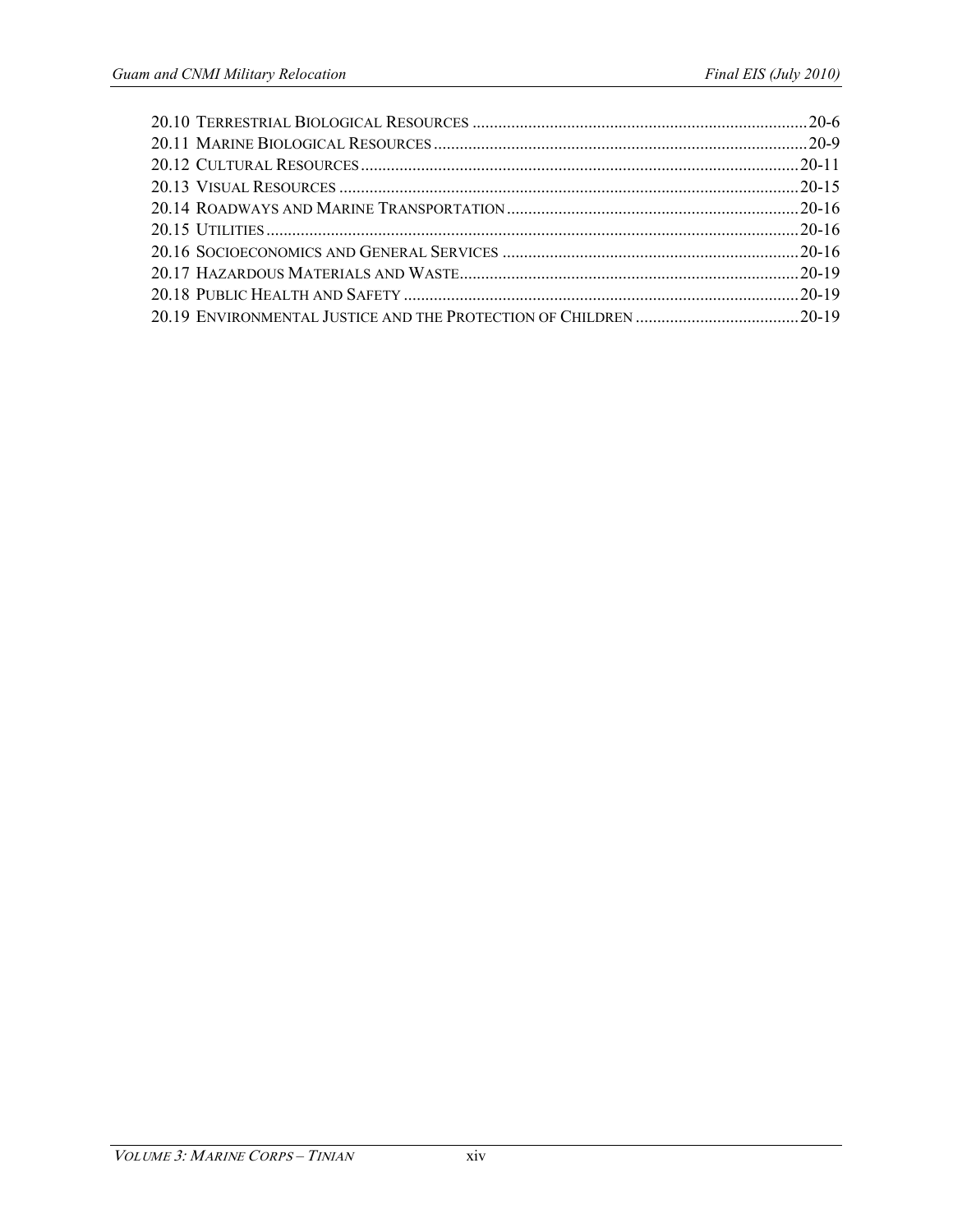### **List of Figures**

| <b>Figure</b>                                                                           | <b>Page</b> |
|-----------------------------------------------------------------------------------------|-------------|
| 2.1-1. Summary of Proposed Action and Alternatives Carried Forward for the Marine Corps |             |
|                                                                                         |             |
|                                                                                         |             |
|                                                                                         |             |
|                                                                                         |             |
|                                                                                         |             |
|                                                                                         |             |
|                                                                                         |             |
|                                                                                         |             |
|                                                                                         |             |
|                                                                                         |             |
|                                                                                         |             |
|                                                                                         |             |
|                                                                                         |             |
|                                                                                         |             |
|                                                                                         |             |
|                                                                                         |             |
|                                                                                         |             |
|                                                                                         |             |
|                                                                                         |             |
|                                                                                         |             |
| 6.2-4. Projected Small Caliber Operational Noise Contours (ADNL) - Alternative 26-15    |             |
|                                                                                         |             |
|                                                                                         |             |
|                                                                                         |             |
|                                                                                         |             |
|                                                                                         |             |
|                                                                                         |             |
|                                                                                         |             |
|                                                                                         |             |
|                                                                                         |             |
|                                                                                         |             |
|                                                                                         |             |
|                                                                                         |             |
|                                                                                         |             |
| 10.2-3. Tinian Range Training Area - Proposed Revised FAA Mitigation Area 10-25         |             |
|                                                                                         |             |
|                                                                                         |             |
|                                                                                         |             |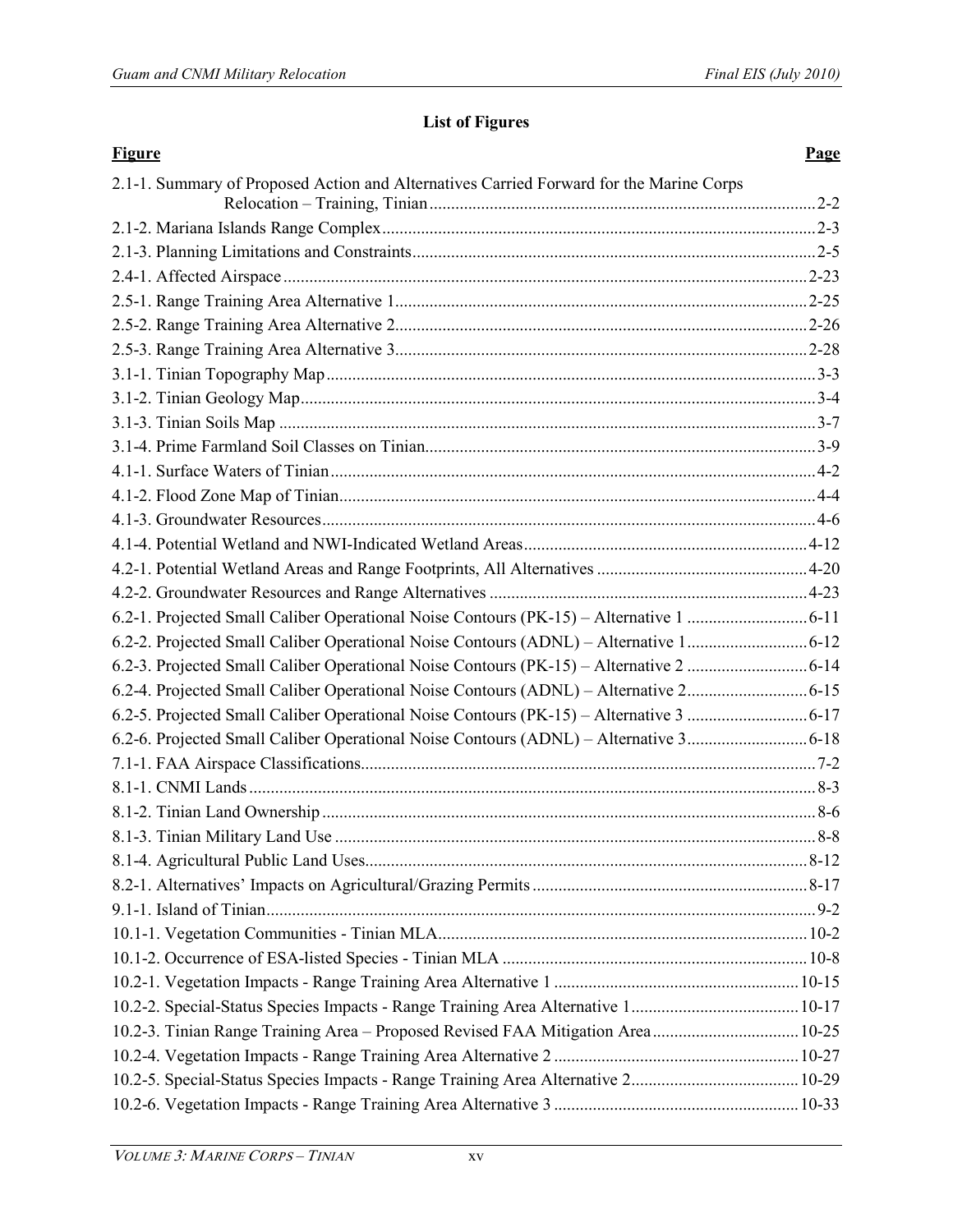| 11.1-2. Essential Fish Habitat and Habitat Area of Particular Concern for all Designations on Tinian 11-10                                                                       |  |
|----------------------------------------------------------------------------------------------------------------------------------------------------------------------------------|--|
|                                                                                                                                                                                  |  |
|                                                                                                                                                                                  |  |
|                                                                                                                                                                                  |  |
|                                                                                                                                                                                  |  |
|                                                                                                                                                                                  |  |
| 12.2-1. Alternative 1 Proposed Ranges and Archaeological Probability Areas12-15                                                                                                  |  |
|                                                                                                                                                                                  |  |
| 12.2-3. Alternative 3 Proposed Ranges and Archaeological Probability Areas 12-24                                                                                                 |  |
|                                                                                                                                                                                  |  |
|                                                                                                                                                                                  |  |
| 13.1-3. A Current Aerial View of Northern Tinian; Most of the Airfield has been Overgrown by<br>Vegetation; Photo Taken from East of Tinian Looking West Across North Field 13-3 |  |
|                                                                                                                                                                                  |  |
| 13.1-5. View from Northeastern Tinian Looking North Toward Saipan in the Distance 13-4                                                                                           |  |
| 13.1-6. View of National Historic Landmark Marker and WWII Bunker at North Field 13-5                                                                                            |  |
| 13.1-7. An Aerial View of the National Historic Landmark and Bomb Pit Enclosure (Lower Left Side                                                                                 |  |
|                                                                                                                                                                                  |  |
|                                                                                                                                                                                  |  |
|                                                                                                                                                                                  |  |
|                                                                                                                                                                                  |  |
|                                                                                                                                                                                  |  |
| 13.1-12. An Aerial View of the Voice of America, North Field, and Saipan in the Distance 13-9                                                                                    |  |
| 13.1-13. A View of Broadway in Central Tinian with Agricultural Lands (Cattle) to the Right and the                                                                              |  |
| 13.1-14. A View of San Jose Village from 8th Avenue Tinian Dynasty Hotel can be Seen on the Left                                                                                 |  |
|                                                                                                                                                                                  |  |
|                                                                                                                                                                                  |  |
|                                                                                                                                                                                  |  |
|                                                                                                                                                                                  |  |
|                                                                                                                                                                                  |  |
| 17.2-1. Tinian Hazardous Material/Waste Sites Near or Within Proposed Action Footprint 17-5                                                                                      |  |
|                                                                                                                                                                                  |  |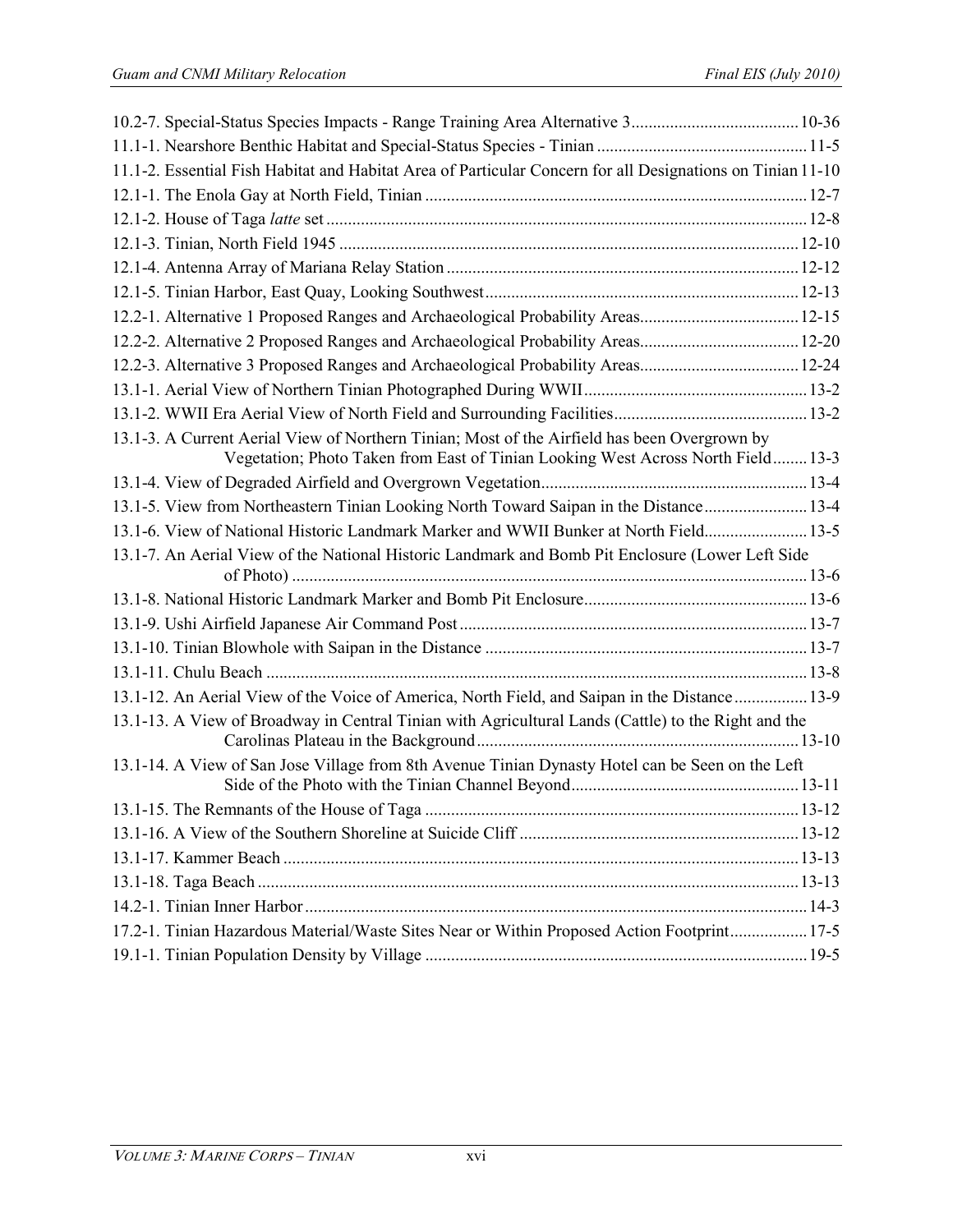#### **List of Tables**

| <b>Table</b>                                                                                | Page |
|---------------------------------------------------------------------------------------------|------|
|                                                                                             |      |
| 2.3-1. Daily and Annual Use of Proposed Small Arms Qualification Ranges on Tinian under All |      |
|                                                                                             |      |
|                                                                                             |      |
|                                                                                             |      |
|                                                                                             |      |
|                                                                                             |      |
|                                                                                             |      |
|                                                                                             |      |
|                                                                                             |      |
|                                                                                             |      |
|                                                                                             |      |
|                                                                                             |      |
|                                                                                             |      |
|                                                                                             |      |
|                                                                                             |      |
|                                                                                             |      |
|                                                                                             |      |
|                                                                                             |      |
|                                                                                             |      |
|                                                                                             |      |
|                                                                                             |      |
|                                                                                             |      |
|                                                                                             |      |
|                                                                                             |      |
|                                                                                             |      |
|                                                                                             |      |
|                                                                                             |      |
|                                                                                             |      |
|                                                                                             |      |
|                                                                                             |      |
|                                                                                             |      |
|                                                                                             |      |
|                                                                                             |      |
|                                                                                             |      |
|                                                                                             |      |
|                                                                                             |      |
|                                                                                             |      |
|                                                                                             |      |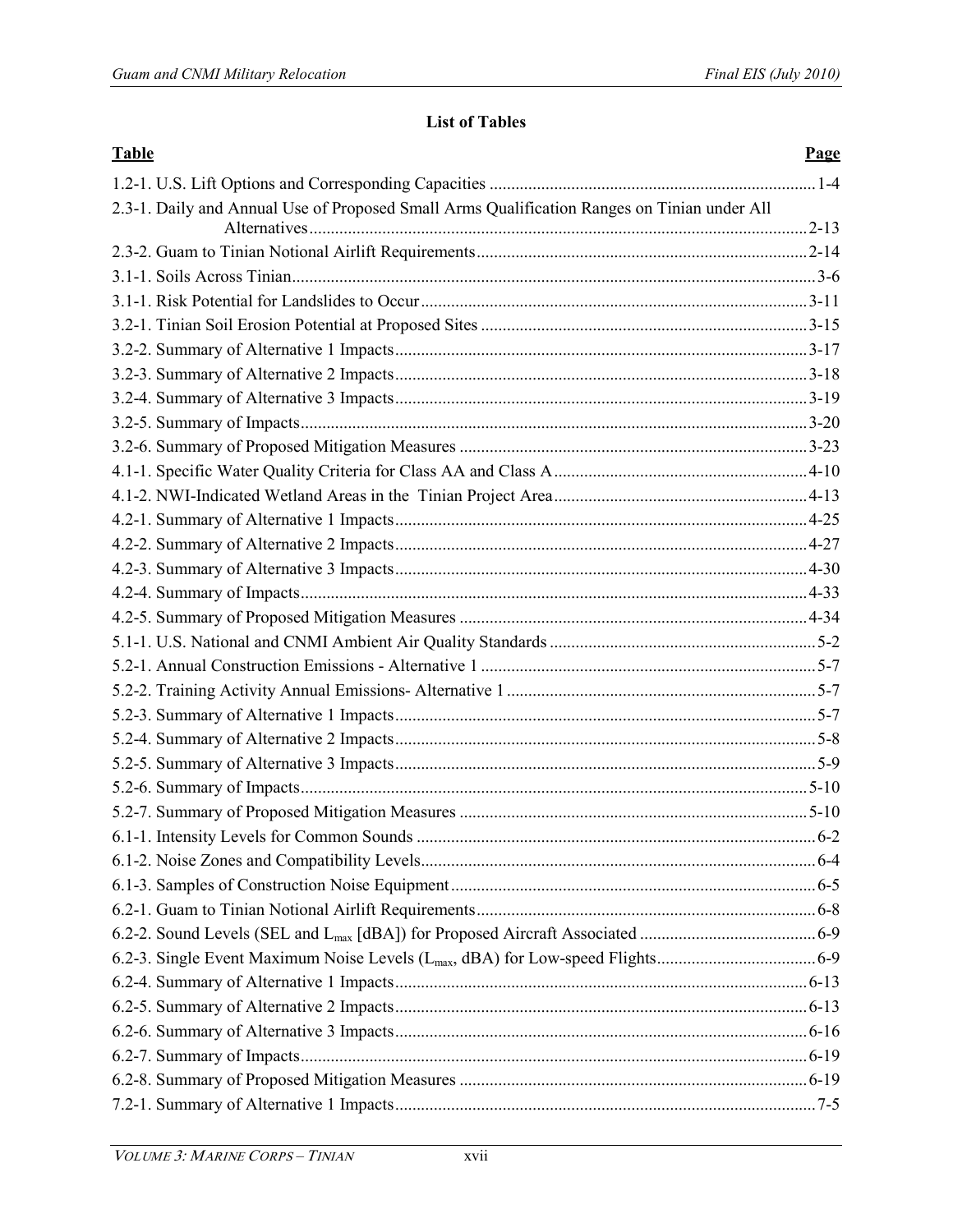| 10.2-1. Potential Impacts to Vegetation Communities within the Tinian MLA with Implementation                                                                                                          |  |
|--------------------------------------------------------------------------------------------------------------------------------------------------------------------------------------------------------|--|
|                                                                                                                                                                                                        |  |
| 10.2-2. Direct Impacts to the Tinian Monarch with Implementation of Alternative 1  10-16                                                                                                               |  |
| 10.2-3. Potential Indirect Impacts to Habitat surrounding the Proposed Ranges with Implementation                                                                                                      |  |
|                                                                                                                                                                                                        |  |
| 10.2-5. Potential Impacts to Vegetation Communities within the Tinian MLA with Implementation of                                                                                                       |  |
|                                                                                                                                                                                                        |  |
| 10.2-6. Potential Direct Impacts to the Tinian Monarch with Implementation of Alternative 2 10-28<br>10.2-7. Potential Indirect Impacts to Habitat surrounding the Proposed Ranges with Implementation |  |
|                                                                                                                                                                                                        |  |
|                                                                                                                                                                                                        |  |
| 10.2-9. Potential Impacts to Vegetation Communities within the Tinian MLA with Implementation of                                                                                                       |  |
|                                                                                                                                                                                                        |  |
| 10.2-10. Potential Direct Impacts to the Tinian Monarch with Implementation of Alternative 3  10-34                                                                                                    |  |
| 10.2-11. Potential Indirect Impacts to Habitat Surrounding the Proposed Ranges with Implementation                                                                                                     |  |
|                                                                                                                                                                                                        |  |
|                                                                                                                                                                                                        |  |
|                                                                                                                                                                                                        |  |
|                                                                                                                                                                                                        |  |
|                                                                                                                                                                                                        |  |
|                                                                                                                                                                                                        |  |
| 11.2-1. Daily and Annual Use of Proposed Small Arms Qualification Ranges on Tinian  11-23                                                                                                              |  |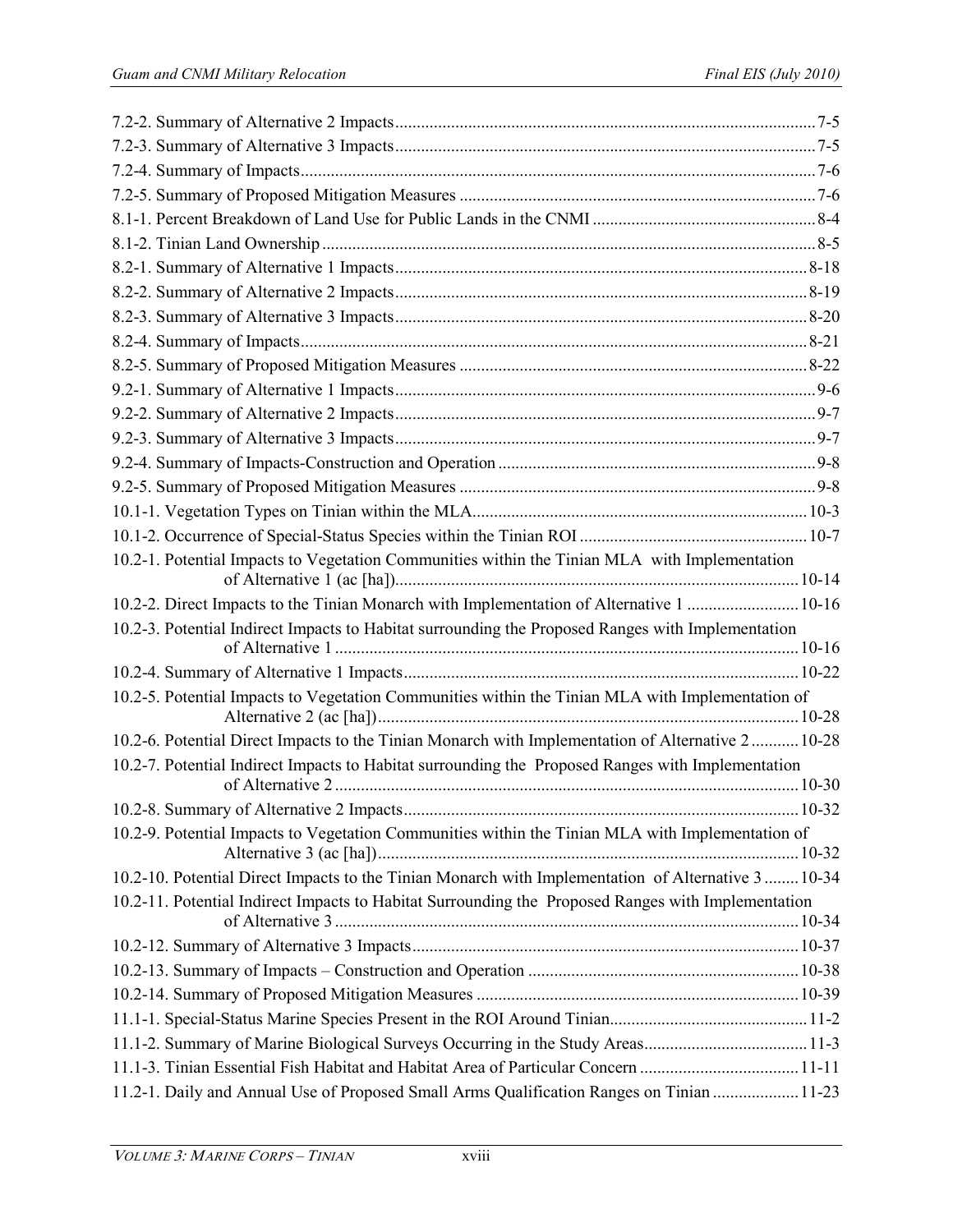| 16.1-1. Tinian Dynasty Hotel and Casino National Markets and Occupancy Levels 16-4         |  |
|--------------------------------------------------------------------------------------------|--|
|                                                                                            |  |
|                                                                                            |  |
|                                                                                            |  |
|                                                                                            |  |
|                                                                                            |  |
| 16.1-7. Number of Farms and \$ Values of Agricultural Production, CNMI, 2002 and 2007 16-9 |  |
|                                                                                            |  |
|                                                                                            |  |
|                                                                                            |  |
|                                                                                            |  |
| 16.1-12. Trends in Tinian Municipal Budgets and Employment Funded by Gaming Revenues 16-12 |  |
| 16.1-13. Ethnic Pupil Accounting, Tinian versus Rest of CNMI Schools, 2007-2008  16-13     |  |
|                                                                                            |  |
|                                                                                            |  |